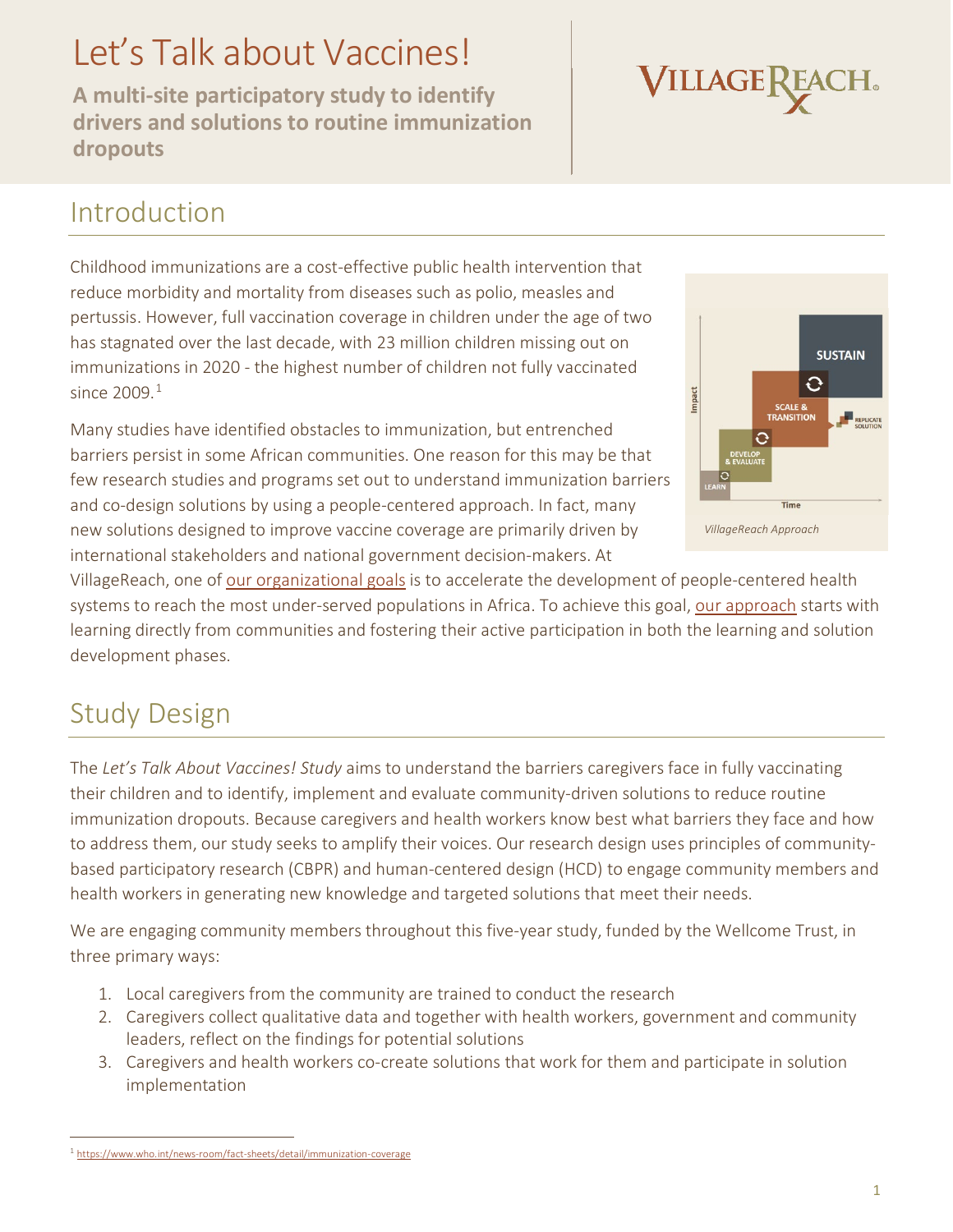#### **STUDY ACTIVITIES**

VillageReach and government partners are conducting this study in [Mozambique](https://www.villagereach.org/where-we-work/mozambique/) an[d Malawi,](https://www.villagereach.org/where-we-work/malawi/) countries where we have offices, strong partnerships and expertise. Reaching unvaccinated children is a priority for both the Malawi and Mozambique Ministries of Health. Particularly as COVID-19 has disrupted routine immunization, understanding how to improve full vaccination coverage is critical. In Mozambique, we are working with the Zambézia provincial health department, where currently only half of children under the age of two are fully vaccinated,<sup>[2](#page-1-0)</sup> while in Malawi we are working with the national Expanded Immunization Program, where nationwide (according to the last Demographic Health Survey in 2015/16) 76% of children under two are fully immunized.<sup>[3](#page-1-1)</sup> In addition to governments, we are partnering with University of the Western Cape (UWC) in Cape Town, South Africa as our evaluation partner.

The Let's Talk About Vaccines! Study has three iterative phases:

Phase 1- Identify: [Caregiver researchers](https://mesh.tghn.org/articles/project-report-bate-papo-vacina-lets-get-vaccinated/) are hired and trained in participatory qualitative data collection and analysis. Researchers use participatory research methods to *identify and describe* determinants of vaccination dropout, then identify solutions to address key barriers. Applying the [WHO's Behavioral and Social Drivers of Immunization Model](https://www.who.int/teams/immunization-vaccines-and-biologicals/essential-programme-on-immunization/demand) [\(BeSD\),](https://www.who.int/teams/immunization-vaccines-and-biologicals/essential-programme-on-immunization/demand) we will identify key themes across study sites in both countries to identify common barriers and solutions that address routine immunization dropout across different contexts.

Phase 2- Implement: Using principles of HCD, we will co-design and implement unique community-identified solutions in each country to *reach* under-immunized children.



Phase 3- Evaluate: We will *monitor* and *measure* the impact of solutions through a process and outcome evaluation led by the University of Western

Cape (UWC) in collaboration with the University of Cape Town (UCT). This evaluation will take a holistic approach, seeking to not only measure the impact of each solution, but to understand the contextual factors that influence the outcomes of the solution. Evaluation results will be used to *advocate* for those solutions to be adapted and replicated across diverse communities.

**EVALUATING THE PEOPLE-CENTERED APPROACH:** UWC and UCT will be addressing gaps in the existing evidence base by identifying and understanding best practices for engaging communities on childhood immunization uptake, understanding implementation processes that support solution uptake, and understanding how to replicate and scale these approaches to other contexts. Through literature review and qualitative interviews, UWC and UCT will answer questions such as:

- *To what extent has this study approach been perceived to successfully engage local communities in identifying drivers of and potential solutions to under-two immunization?*
- *What opportunities and challenges exist in engaging communities on immunization issues?*

<span id="page-1-1"></span><span id="page-1-0"></span> <sup>2</sup> DPS Zambézia. (2019). Relatório anual de 2019 do Programa Alargado de Vacinação. Direcção Provincial de Saúde de Zambézia.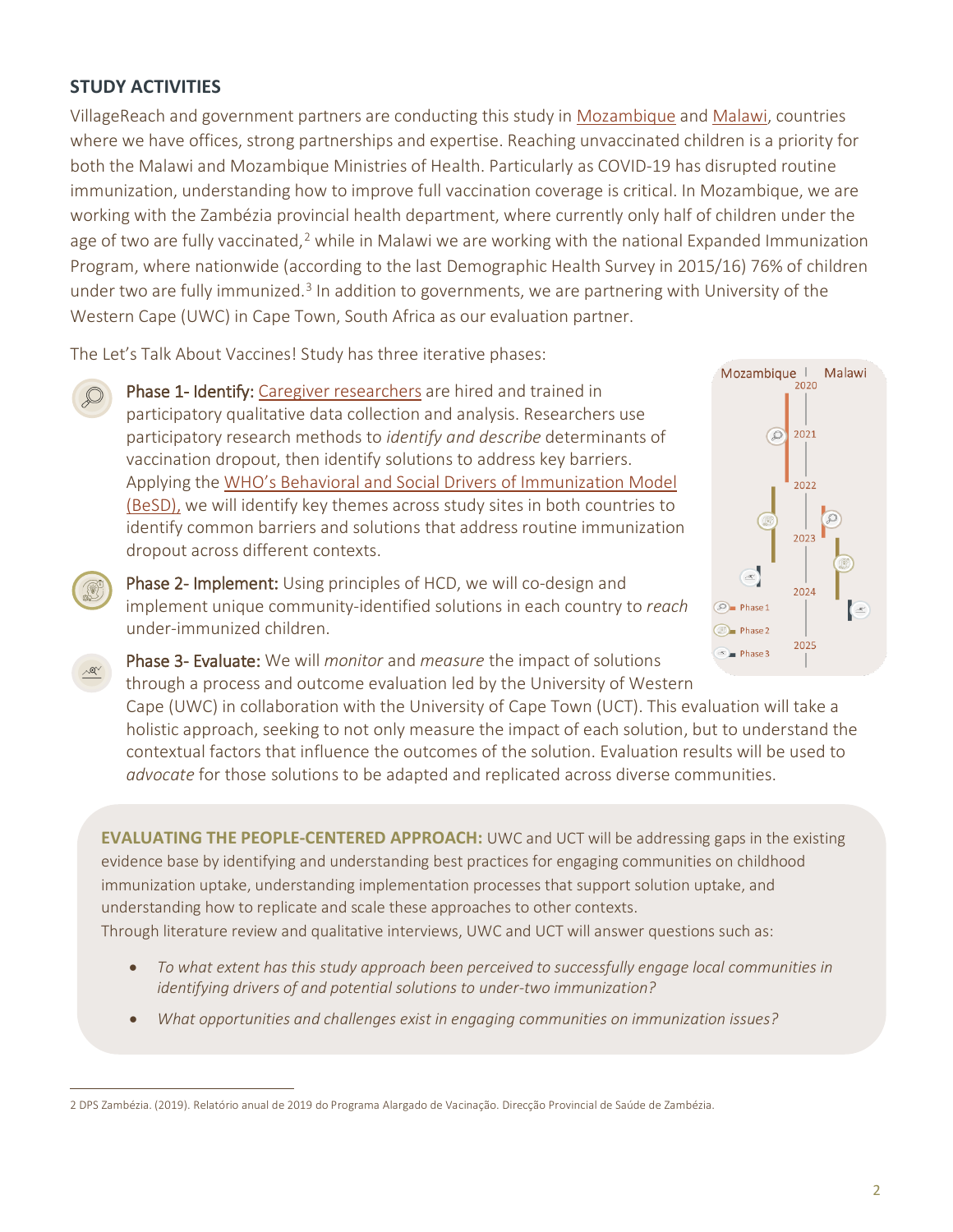# Mozambique Study Findings

We completed Phase I in Mozambique in 2021. Our findings showed that in general, caregivers of partially vaccinated children described encountering multiple, compounding barriers that eventually led to incomplete routine immunization of their children. Our analysis of caregiver experiences and photos, coupled with insights from health workers from the SMS interviews, revealed four key drivers of immunization dropouts:

> 1. Power imbalances between caregivers and health workers: Social dynamics and power imbalances between health care workers and families



prevented caregivers from speaking up when health services were denied or when a vaccination opportunity was missed for their child. This situation is compounded by a caregiver's lack of confidence or knowledge around their child's immunization schedule.

- 2. Reduced trust in the health system: For many caregivers, barriers encountered while accessing health services (e.g. vaccine or medication stockouts, inconsistent health facility hours, poor treatment by staff) reduced their trust in the health system. This in turn reduced their motivation to spend the time and resources required to vaccinate their children.
- 3. Lack of social support and "Mother's Responsibility": A lack of social support and expectations that it is the mother's duty to bring the child for vaccination made it difficult for the mother to complete the child's vaccination schedule, even if she was motivated to do so. If she falls ill, has to prioritize other responsibilities (e.g. work, household or childcare duties) or does not have the financial resources to get to the health facility, she cannot take her child for vaccination.
- 4. Concern of side effects, particularly if child has fallen out of schedule: Many caregivers were concerned about side effects if their children fell behind schedule and had to get several vaccines in one visit. Lack of information on which vaccines can be administered simultaneously led caregivers to not vaccinate their child.



Caregiver researchers conduct in-depth interviews to explore and discuss the most meaningful photos documenting the caregiver's immunization experience. Using Photovoice, photo elicitation, and photo narrative helps capture stories through visualization of subjects or ideas that might not be uncovered with traditional interviews.



Caregiver researchers use SMS text exchanges, observation, and debriefstyle interviews with health workers to document their experiences administering vaccines



Participants - including caregivers, health workers and district health leadership-review findings and co-create potential solutions that they feel are most appropriate for their community context.